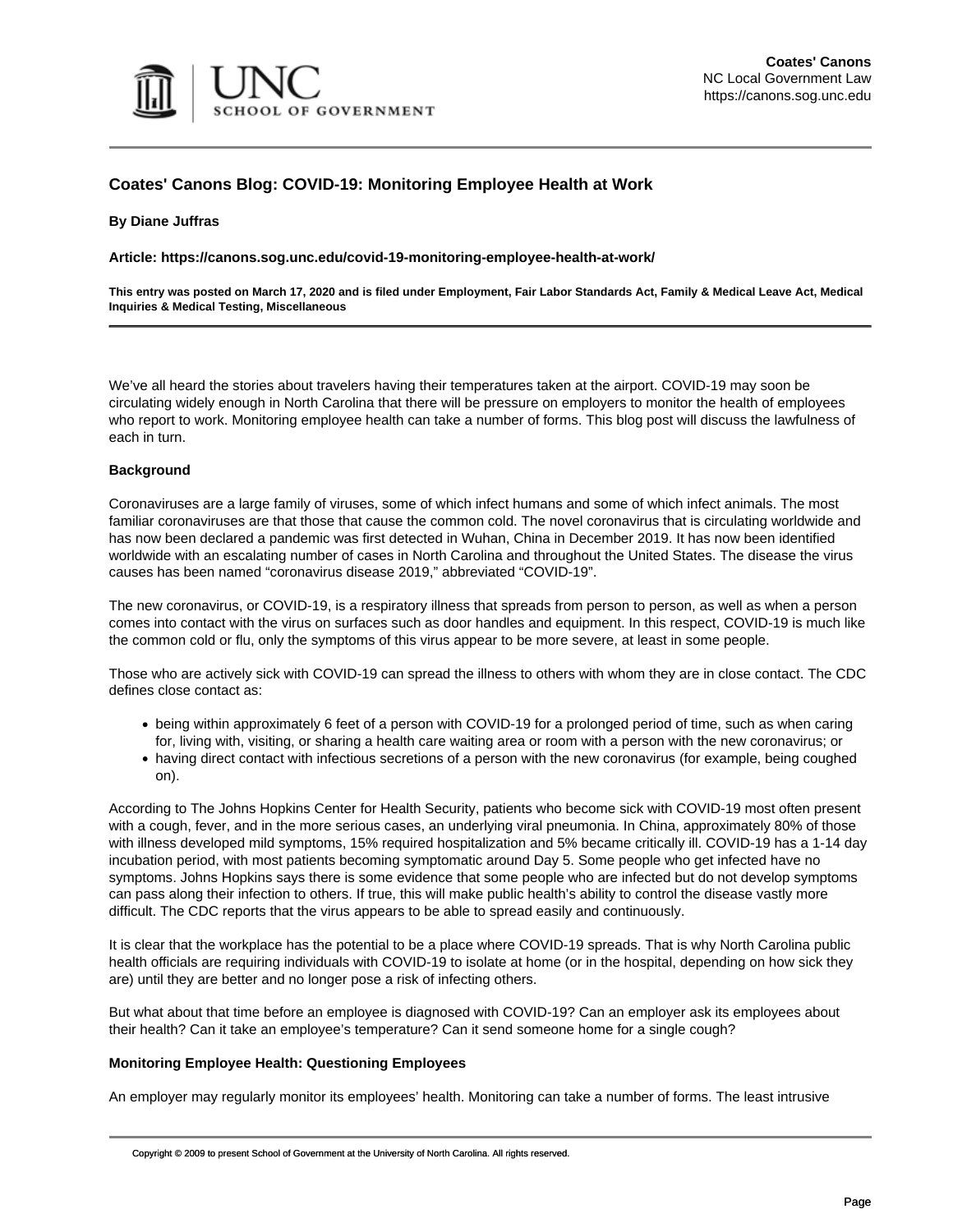

might be to ask employees whether they have a fever, chills, cough, or sore throat. Those are among the symptoms of COVID-19. They are also, however, the symptoms of seasonal flu and sometimes of the common cold. But it doesn't matter whether the employee or the employer thinks the symptoms belong to COVID-19 or are "just a cold." In either case, the employee may be sent home and told to stay home until he or she is well. In a 2009 guidance geared toward the H1N1 flu, the CDC recommended that employers ask this of all employees at the start of each workday or the start of each shift.

Asking employees whether they have a fever, chills, cough, or sore throat does not violate the Americans with Disabilities Act (ADA). [The ADA](https://www.law.cornell.edu/uscode/text/42/12112) prohibits employers from asking current employees questions about a disability. In its [Enforcement](https://www.eeoc.gov/policy/docs/guidance-inquiries.html#4)  [on Disability-Related Inquiries and Medical Examinations of Employees,](https://www.eeoc.gov/policy/docs/guidance-inquiries.html#4) the EEOC says that a disability-related inquiry is "a question (or series of questions) that is likely to elicit information about a disability." Fever, cough, sore throat and the like are not usually symptoms of a disability, which is why in an earlier [guidance about pandemic preparedness,](https://www.eeoc.gov/facts/pandemic_flu.html) the EEOC expressly says that such questions do not violate the Americans with Disabilities Act.

If an employee admits to or displays any such symptoms, he or she may be sent home and told to stay home until they are well. There is no right to work when sick. Requiring an employee who is exhibiting symptoms of a cold, the flu or COVID-19 does not violate the ADA. In its [Interim Guidance for Businesses and Employers,](https://www.cdc.gov/coronavirus/2019-ncov/community/guidance-business-response.html) issued in response to the COVID-19 outbreak, the CDC specifically recommends that employees who have symptoms of a respiratory illness stay home and not come to work until they are free of fever (that is, their temperature is below 100.4° F or 37.8° C using an oral thermometer), and free of signs of a fever, and any other symptoms for at least 24 hours, without the use of fever-reducing or other symptom-altering medicines (e.g. cough suppressants).

In addition, the CDC recommends that employers separate and send home immediately any employees who appear to have respiratory illness symptoms (that is, cough, shortness of breath) when they arrive at work or develop such symptoms during the workday (note that it also suggests providing alcohol-based hand sanitizers that contains at least 60- 95% alcohol throughout the workplace).

## **Taking Temperatures**

Employers may also take the temperature of all employees reporting to work. Normally, the taking of an employee's temperature is considered a medical examination under the Americans with Disabilities Act. As noted above, the ADA prohibits employers from making medical inquiries of current employees. It also prohibits employers from requiring employees to undergo medical examinations because, like medical questions, medical examinations may disclose the existence of a disability. So how is it that it could be lawful for an employer to take its employees' temperatures?

According to the EEOC, seasonal flu is not a disability, so monitoring questions and the taking of temperatures that are designed to identify employees with the flu do not violate the ADA. COVID-19 is not seasonal flu nor is it pandemic flu, but [on its website, the EEOC refers employers](https://www.eeoc.gov/eeoc/newsroom/wysk/wysk_ada_rehabilitaion_act_coronavirus.cfm) with questions about COVID-19 to its [2009 document on pandemic flu](https://www.eeoc.gov/facts/pandemic_flu.html)  [preparedness](https://www.eeoc.gov/facts/pandemic_flu.html). In that guidance, the EEOC says that in a pandemic, an employer will be permitted to ask any health questions and to take an employee's temperature if the employer has reasonable belief that the virus causes severe illness and is a direct threat to other employees or the public. Note that there are no federal or state requirements that the person asking questions about employees' health, taking temperatures or deciding who should be sent home be medical professional.

The caveat to the EEOC's blessing of the health monitoring of employees is that the decision that a serious disease is present within a local community is one that must be made by state or local health authorities – it is not one that can be made by an individual employer and not one that can be made in anticipation of the actual spread of disease.

As of the date of this blogpost, there are forty cases of COVID-19 in North Carolina in sixteen different counties. As of this date, therefore, it would premature for every North Carolina local government to begin taking the temperature of its employees – even of those employees who are exhibiting symptoms such as cough or sore throat. These employees should be sent home. In those counties with a larger number of cases, local government employers should consult with their local health director to confirm a local outbreak before beginning to take their employee's temperatures.

Can We Claim Business Necessity to Take the Temperatures of Employees Who Are in Close Contact with the Public?

An exception to the rule that employers may not make medical inquiries or require medical examinations is set forth in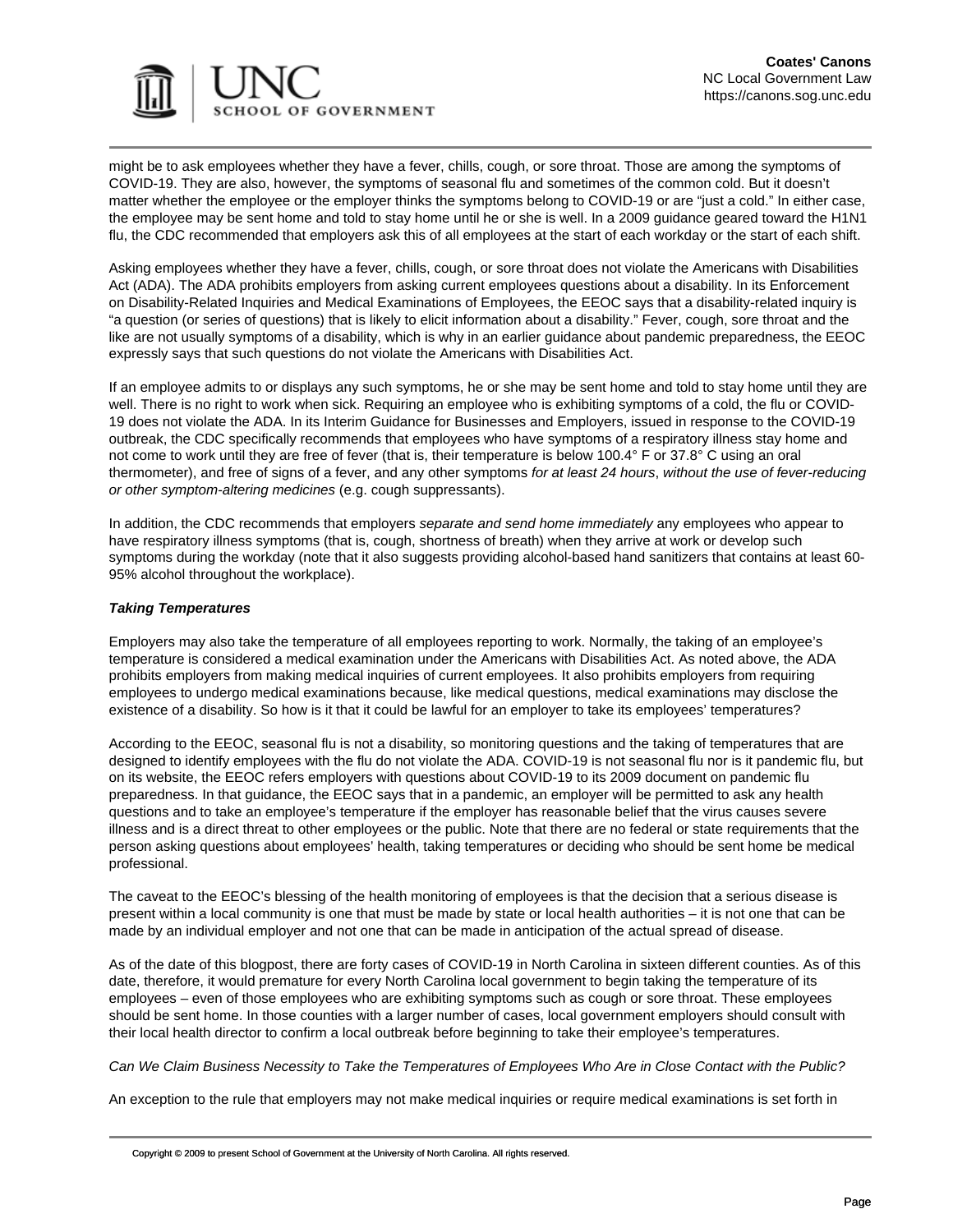

subsection (c) of the ADA regulation at [29 CFR § 1630.14](https://www.law.cornell.edu/cfr/text/29/1630.14):

A covered entity may require a medical examination (and/or inquiry) of an employee that is job-related and consistent with business necessity.

Think of the many positions in local government that involve daily interaction with members of the community: law enforcement officers, paramedics, city and county clerks, registers of deeds, zoning and building inspectors, social services case workers, parks and recreation instructors – not to mention public school teachers – just to name a few. Would it not perhaps be job-related and consistent with business necessity to take the temperatures of those employees who interact with the public on a regular basis even before COVID-19 becomes widespread? After all, a measure like this could help prevent the disease from spreading within the community.

Close contact with the public has never been the basis for finding a medical inquiry or examination to be job-related and consistent with business necessity. The argument for allowing temperature-taking of employees with a high degree of public interaction would be that such employees would constitute a direct threat to the health and well-being of the public if they were to be unknowingly contagious. But the EEOC would likely reject this reasoning. As it notes in its guidance on pandemic preparedness (and remember that it was drafted in anticipation of a H1N1 pandemic),

If the CDC or state or local public health authorities determine that the illness is like seasonal influenza or the 2009 spring/summer H1N1 influenza, it would not pose a direct threat or justify disability-related inquiries and medical examinations. By contrast, if the CDC or state or local health authorities determine that pandemic influenza is significantly more severe, it could pose a direct threat. The assessment by the CDC or public health authorities would provide the objective evidence needed for a disability-related inquiry or medical examination.

So if the local health director were to determine that the COVID-19 were widespread in a jurisdiction, an employer would be able to take the temperature of public-facing employees. But that is the same rule as it is for taking the temperature of all employees. There are no "early" exceptions for those local government employees with regular interaction with the public.

### **Sending a Symptomatic Employee Home**

An employee exhibiting signs of respiratory illness or answering affirmatively to questions about whether they are experiencing fever, cough, sore throat or chills may be sent home, as may an employee whose temperature is taken and is found to be higher than 100.4 degrees. These employees may be told to stay home until they have been symptom-free or fever-free for twenty-four hours. Sending employees home, however, raises some additional issues, such as whether they can or should be allowed to work from home, whether an employer must pay employees who have been sent home sick, and what if anything to tell other employees with whom the sick employee works. An employee being sent home with respiratory symptoms or because they have a temperature is not necessarily sick with COVID-19. So an employer's usual policies about working from home while sick, use of paid leave and employee medical confidentiality will apply. But let's review some of the basic legal principles governing these situations anyhow.

### **Working from Home**

Whether or not an employee can and should work from home will be different for different employees. Some work, mostly office work that is done on the computer, is easily accomplished remotely. Other work, such as public safety and public works, must almost always be done at the worksite and in the community. The law permits employers to allow those who can work from home to do so even if other employees may not. The law also allows employers to allow only some from the group whose work is functionally appropriate for working from home to do so and to tell others that they may not. It is easy to imagine, for example, that a supervisor may prefer probationary employees or those on a performance improvement plan to work under direct supervision and may not wish to allow them to work remotely.

#### **Paying Employees Who Have Been Sent Home**